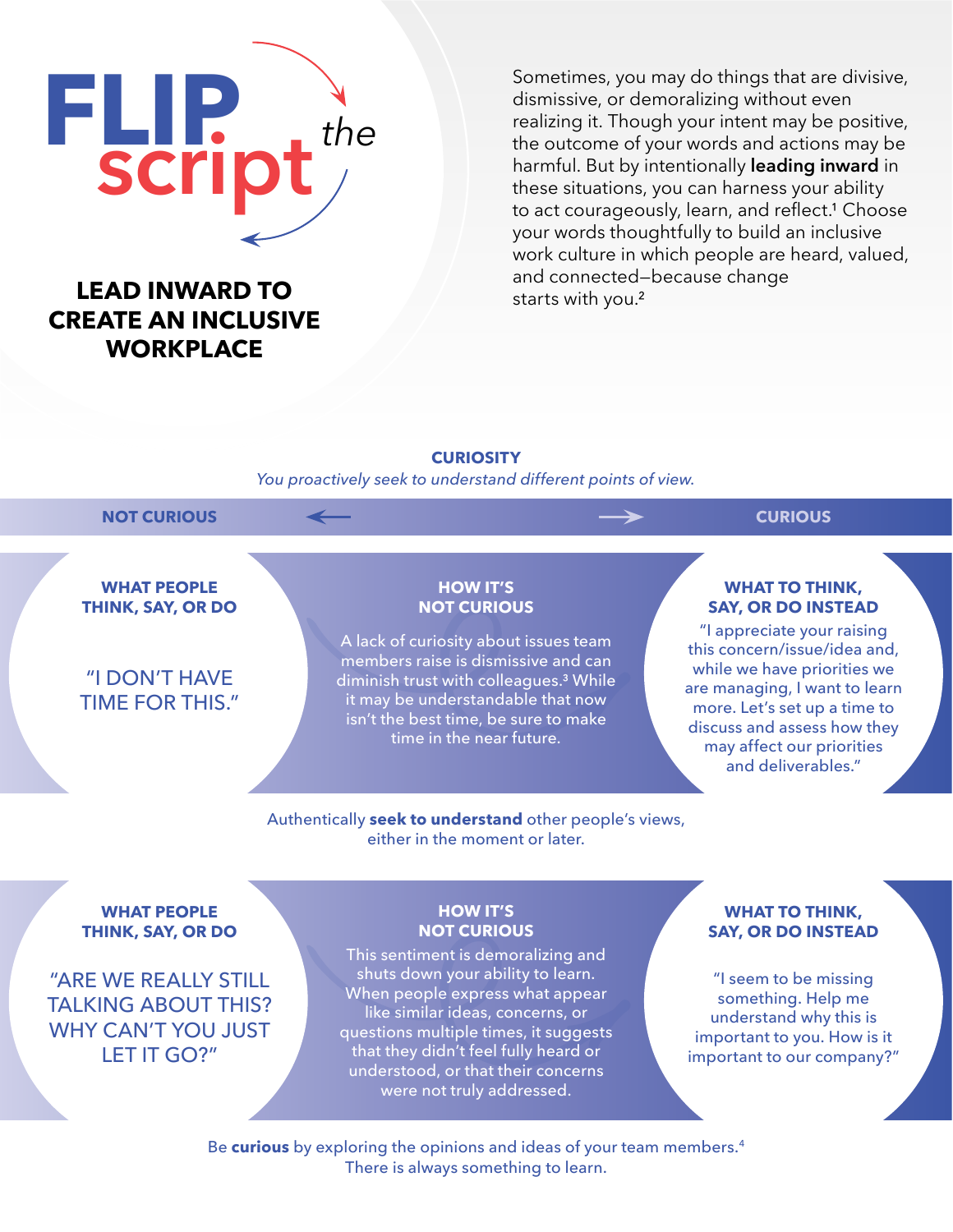### **HUMILITY**

*You take ownership for mistakes and learn from missteps.*

**NOT HUMBLE**  $\leftarrow$  **HUMBLE** 

**WHAT PEOPLE THINK, SAY, OR DO**

"OH WELL, NOBODY'S PERFECT!"

### **HOW IT'S NOT HUMBLE**

When something doesn't go the way you expect it to, it's important to own up to it and demonstrate how you've learned from the experience.<sup>5</sup> This isn't about assigning blame but about recognizing your own room for growth as a member of the team.<sup>6</sup>

### **WHAT TO THINK, SAY, OR DO INSTEAD**

"Here is where I made a misstep:  $\qquad$ . Here is what I learned: This is what I can do to help the team next time:

Take action with three steps: 1. **Identify** what went wrong, 2. **Share** what you learned, and 3. **Discuss** what you'll do differently next time.

### **WHAT PEOPLE THINK, SAY, OR DO**

"I/MY"

### **HOW IT'S NOT HUMBLE**

Using *I/my* is one way to stand up for what you believe in and show personal accountability. But often it is also used to claim credit for something that was achieved collaboratively<sup>7</sup> or assert power.<sup>8</sup>

### Use "I" and "my" sparingly to foster an empowering environment, and be **intentional** when you do.

### **WHAT TO THINK, SAY, OR DO INSTEAD**

"Our team." "In [department or function], we are…."

### **WHAT PEOPLE THINK, SAY, OR DO**

"I WORKED HARD TO GET WHERE I AM— THEREFORE, I AM NOT PRIVILEGED."

### **HOW IT'S NOT HUMBLE**

Working hard doesn't mean you don't have privilege too. It is possible—in fact, likely—that you worked hard to get where you are *and* that you have benefited from some systemic advantages.<sup>9</sup>

### **WHAT TO THINK, SAY, OR DO INSTEAD**

"While my background may be complicated, it is my responsibility as a leader to acknowledge and recognize the systematic ways in which I may have benefited."

Be open to **learning** about other people's experiences without getting defensive about your own.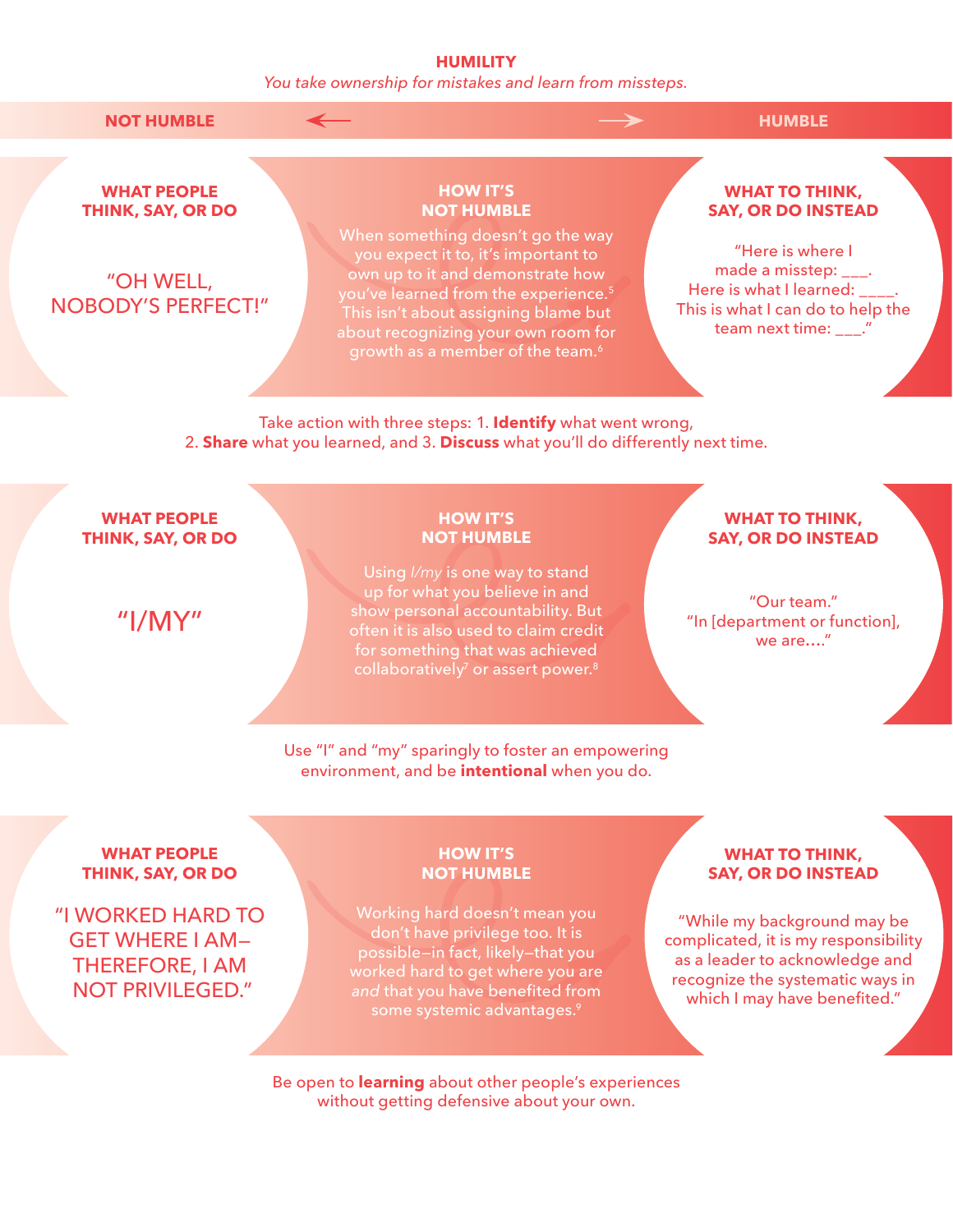### **COURAGE**

*You act in accordance with your principles, even when doing so involves personal risk-taking or is uncomfortable.*

**LACKING COURAGE COURAGEOUS**

**WHAT PEOPLE THINK, SAY, OR DO**

NOTHING. [*AND SIT IN SILENCE.*]

**HOW IT'S NOT COURAGEOUS**

Silence supports the status quo by allowing bad behavior to go unchecked.<sup>10</sup> It implies agreement with what just happened and allows issues to fester.

Have the **courage** of your convictions and speak up when you witness injustice, bias, and bad behavior.

### **WHAT TO THINK, SAY, OR DO INSTEAD**

"I'm tempted to stay quiet, but I wouldn't want my silence to be mistaken for agreement. Although it is hard, I need to speak up."

**WHAT PEOPLE THINK, SAY, OR DO**

"I HEAR YOU, BUT NOTHING IS GOING TO MAKE A DIFFERENCE."

### **HOW IT'S NOT COURAGEOUS**

Assuming that change is not possible is demoralizing and tells others that speaking up for inclusion is futile. If you don't use your own voice to speak truth to power, how will others learn to use theirs?<sup>11</sup>

### **WHAT TO THINK, SAY, OR DO INSTEAD**

"I find this situation difficult as well. What are some of the unspoken issues? Let's work together to see if we can come up with some new, creative ideas that might have an impact."

Be willing to **challenge** a situation even when you are disheartened or think that your efforts will go unrewarded.

### **SELF-REFLECT**

**Recognize** that change starts with you. Leading inward is a journey of humility that involves discovering how you can think, say, or do things differently to cultivate inclusion.

### **LEARN**

### **Create space for dialogue**

with colleagues through your words and actions. Purposefully look for different ways to connect and build trust. Rethink the "I tried once, and it did not work…" mindset.

### **BE COURAGEOUS**

**Pinpoint small and big actions** you can take to make your workplace more inclusive. Don't be afraid to make waves if a situation needs to be called out.